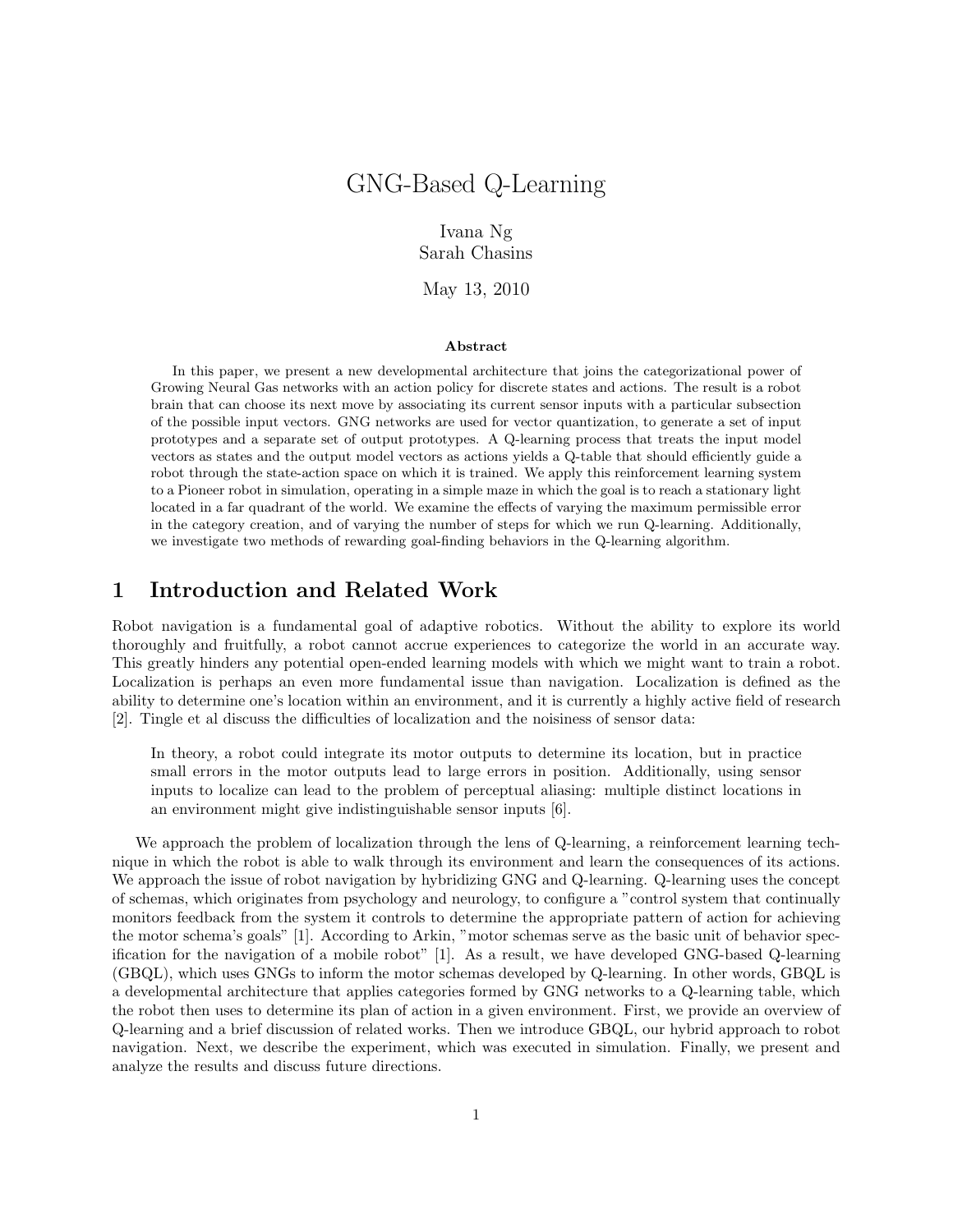#### 1.1 Q-Learning

Q-learning is a reinforcement learning model that allows the robot to learn from the consequences of its actions. By comparing the expected utility of taking a given action in a given state, which is determined by the rewards and penalties it receives, the robot decides the best action policy to follow. Developed by Watkins in 1989, "it provides agents with the capability of learning to act optimally in Markovian domains by experiencing the consequences of actions, without requiring them to build maps of the domains" [7]. Markov localization is a "technique to globally estimate the position of a robot in its environment? [It] uses a probabilistic framework to maintain a position probability density over the whole set of possible robot poses" [8].

The Q-learning algorithm assigns rewards and penalties for taking a certain action in a given state. The value of a state-action pair  $(Q(s,a))$ , or Q-value, represents the consequences of following an optimal action policy and is calculated by considering the expected future payoffs from taking subsequent actions in that policy. The optimal action from any state is the one with the highest Q-value. These values and their corresponding state-action pairs are stored in a table. Q-values are initialized to zero, and then they follow the algorithm [8] below:

- 1. From the current state *s*, select an action *a*. An immediate reward *r* is assigned, and the robot moves into a new state *s*'.
- 2. Update the table entry for  $Q(s,a)$  as follows:  $Q(s,a) = Q(s,a) + x * r + y \max(a')$ .  $Q(s,a)$ , where *x* is the learning rate, *y* is the discount factor  $(0 \mid y \mid 1)$ , and max $(a')$  is the maximum value of  $Q(s', a')$ , i.e. the maximum future value. The discount factor determines the importance of future rewards. If the discount factor is 0, the robot will only consider current rewards. If the discount factor approaches 1, the robot will work toward a long-term high reward.
- 3. Repeat 1.

Note that there is a degree of random exploration in Q-learning that can be manipulated. The higher the random exploration factor, the more likely the robot will choose a random action instead of the action with the highest Q-value. This ensures that the robot will learn about all possible state-action policies., rather than what seems optimal from its current state.

#### 1.2 Growing Neural Gas

Fritzke's Growing Neural Gas (GNG) [3] is a neural network model that can be used for clustering or vector quantization. It is a modified version of Martinetz and Schulten's neural gas (NG) mode, which takes a fixed number of units to create a topology of an input space [4]. GNG is incremental, which allows the network to continue learning by adding units and connections and means that a pre-specified network size is no longer necessary. Instead, a GNG network stops growing when a user-defined performance criterion or network size is met. GNG is an improvement over NG because it is able to continue to grow to discover still smaller clusters and thus makes more explicit the important topological relations in a given set of inputs.

The GNG algorithm categorizes units by forming edges among them [3]. First, two random units are selected and connected by an edge for each input signal *j* generated. Then the two nearest units, *s1* and *s2*, are determined. The ages of all edges connected to *s1* are updated. (Note that the age of edge is calculated based on Euclidean distance). The squared distance between *s1* and *j* is added to *s1*. Then *s1* is moved toward *j* and each of *s1*'s neighbors is moved slightly toward *j*, by a fraction of the total distance between them called the error in *s1*. The error in each unit is constantly updated, and edges are removed from the graph when they reach a certain user-defined age. Every *j* steps, a new unit is added between the unit with the highest error and its neighbor with the highest error.

In GNG-based Q-learning, we use equilibrium GNG, a variation developed by Provost et al [5] in which new units are added only when necessary. In this algorithm, a new node is only added when the average error of all units in the graph is above some user-defined threshold.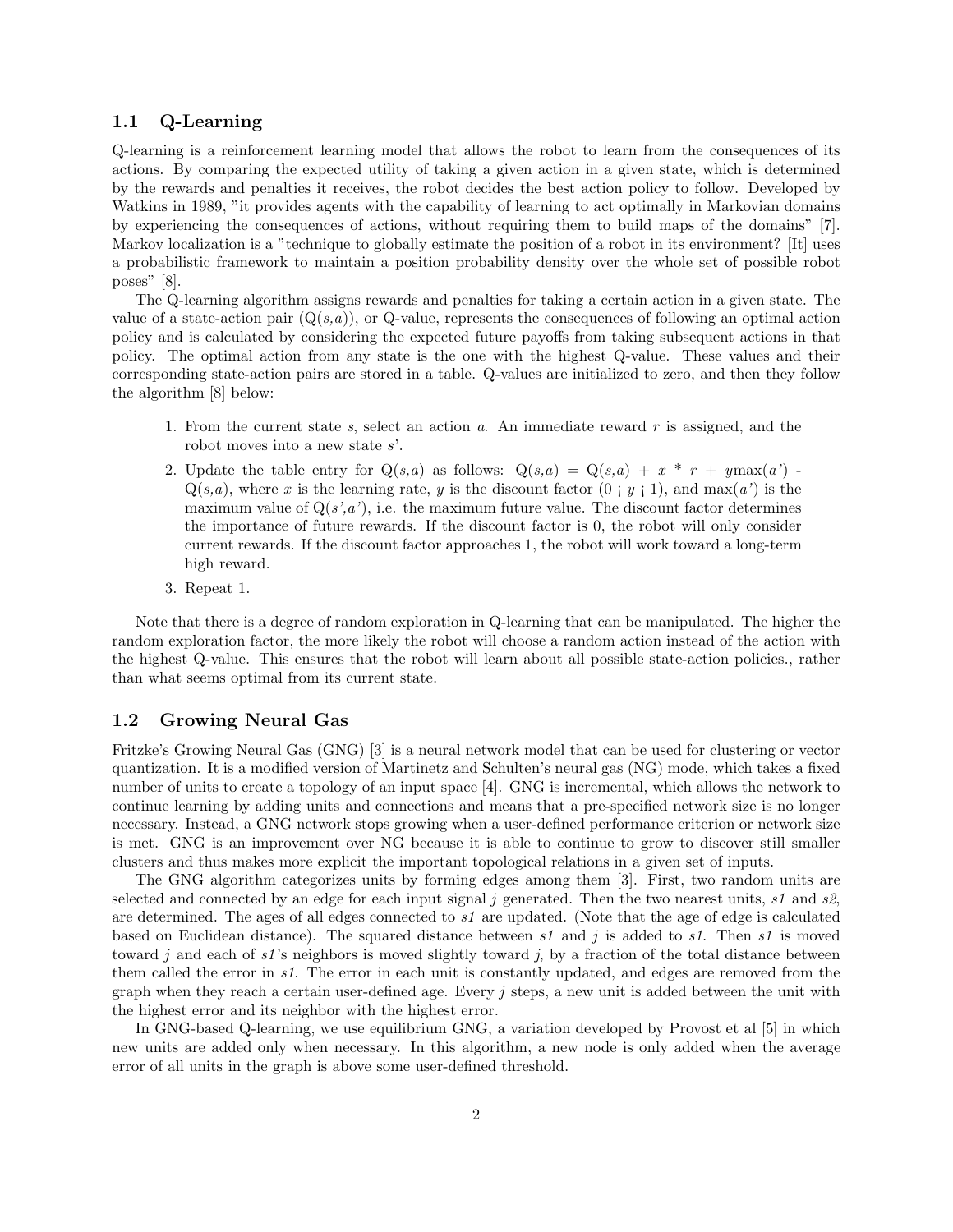### 1.3 Related Works

Tingle et al's Maze Solving by Learning State Topologies (MSLST) [6] algorithm is specifically designed for maze localization and solving. First, the robot wanders through the maze randomly and creates a set of GNG states. These GNG states are then used to create a graph, or map, that represents the maze. The robot matches "its current and past sensory states and actions to part of the graph, and then follow[s] the actions encoded in the graph that lead to the nearest destination node" [6].

Like MSLST, Provost et al's Self-Organizing Distinctive-state Abstraction (SODA) [5] algorithm also creates a map of the environment. SODA uses GNG to quantize sensory vectors, and then feeds these into a self-organizing map (SOM). The robot uses the SOM to learn a set of reusable motor routines, called trajectory-following and hill-climbing, to navigate the world.

### 1.4 GNG-Based Q-Learning in Comparison

GBQL combines GNG's ability to categorize sensorimotor data in a relevant way and Q-learning's schemabased reinforcement learning model to approach robot navigation. Like MSLST and SODA, GNG networks are used to make sense of sensorimotor data. But unlike those two architectures, robot navigation is not achieved by creating a representative map of the environment. Instead, GBQL uses reinforcement learning to teach the robot how to navigate in a given environment.

# 2 The GNG-Based Q-Learning Framework

Any run of the GBQL must begin with a walkthrough of the task environment. During this stage, GBQL runs parallel GNG networks. To the first network, the system must pass all essential sensor values that will distinguish unique areas of the robot's world. The second network is simultaneously fed whatever outputs (usually motor values of some nature) accomplish the walkthrough. The aim is to be sure that there is an appropriate category for every possible sensory state the robot might encounter, and one for every useful action it might need to take. To this end, it is essential that the walkthrough expose the robot to all possible situations. This should allow the first GNG network to generate nodes for all important features of the world, and should allow the second GNG network to develop nodes for all actions that may be necessary to navigate it.

The GNG networks that result from the above process produce lists of categories, in the form of model vectors. All sets of sensor or motor data that can arise in the world can be placed into one of these categories by simply calculating the Euclidian distance from each, and selecting as representative the model vector to which it is closest. This calculation of geometric distance is important only for the input data, and not for motor outputs. It is only the sensor data that the robot will gather in its world and then identify as part of a predefined state.

Creating the Q-learning table requires only the initialization of two dictionaries, one which stores the model vectors of the first GNG network, and one which stores the model vectors of the second network. These become the discrete states and actions that facilitate Q-learning.

With the table set up, Q-learning proceeds in its usual way. The robot's sensor values are passed in, GBQL calculates geometric distances to identify the closest existent GNG unit, and the robot is treated as being in that state. The Q-learning algorithm selects from among the possible actions. The prototype vector for the selected action is passed to the robot as its motor outputs, and the robot moves in its environment. The entry in the Q-learning table for that state-action combination is updated. The robot, possibly in a new state, or possibly still in the previous one if the nearest GNG node remains the same, passes in a new input vector. The process is repeated.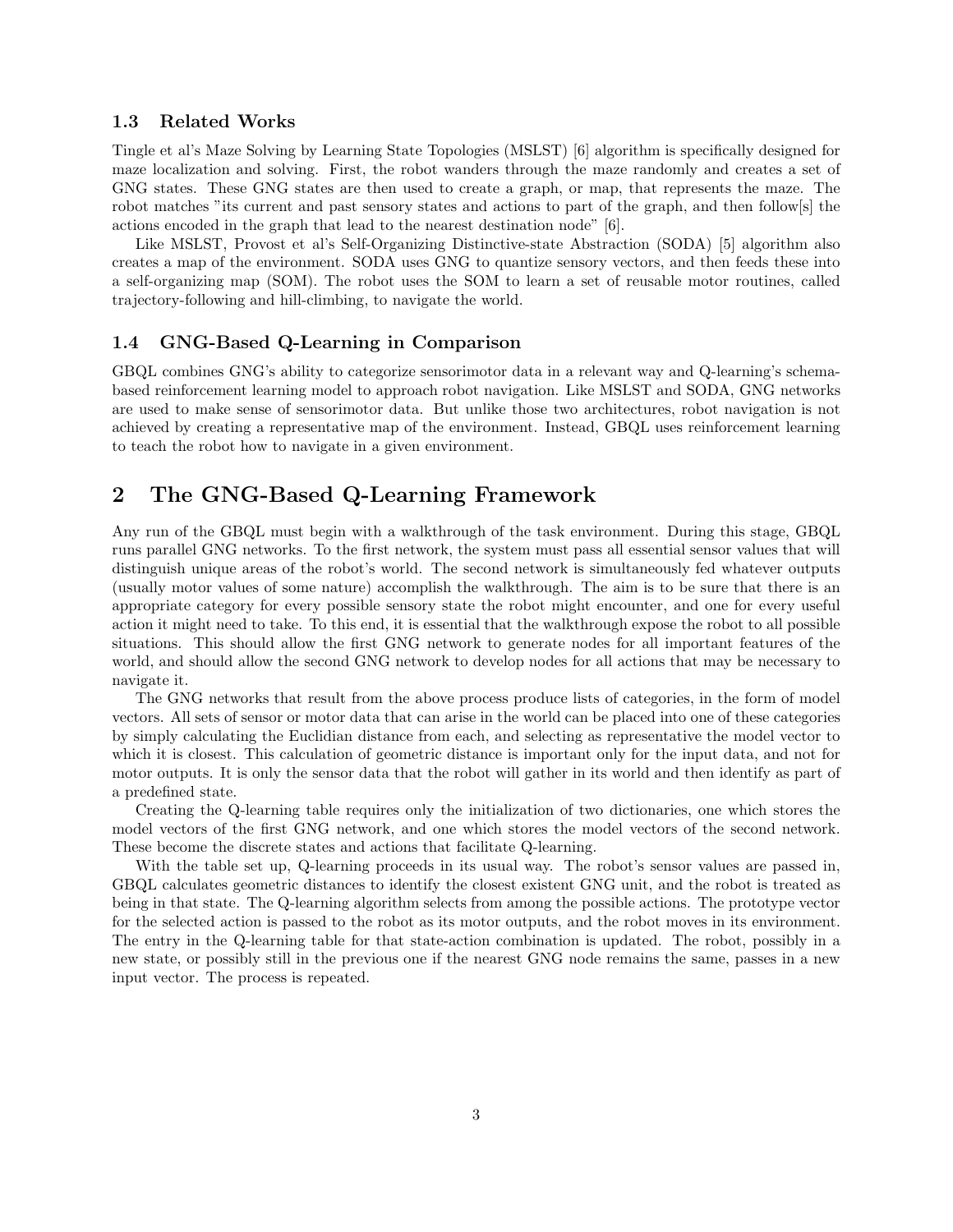

Figure 1: The simple maze used to train the robot.

# 3 The GBQL Maze Experiment

This experiment took place entirely in simulation, utilizing the Pyrobot simulator. The world was a simple maze, as pictured in Figure 1. The task of the single Pioneer robot in the world was to reach a light inside the maze. The light appeared always in the box at the top left of the environment, as seen in Figure 1.

The inputs selected as essential to situation categorization were three sonar sensors, and one light sensor. The sonar sensors measured the distance from the nearest wall in a particular direction. The light sensor measured the intensity of light present in a particular direction. The sonar values passed to the network were always the minimum value from among the left sensors, the minimum value from among the front sensors, and the minimum value from among the right sensors. The left, front, and right divisions can be seen in Figure 2. The right light sensor was also passed in as part of the input vectors. The outputs passed into the other GNG network were a left motor value and a right motor value, indicating the amount of power passed to each motor.

The walkthrough was a simple loop through the world, beginning in the box at the upper right. It traveled up around the small box, down into the lower half of the environment, up to the light, then around the light until it faced the left wall. During this portion, it made only right turns, between periods of moving in a straight line. Once it reached this stage, it turned left and followed the wall until it returned to its initial position. This section of the walkthrough consisted entirely of left turns and straight lines. For this experiment, Equilibrium GNG was chosen as the ideal GNG structure. Recall that Equilibrium GNG differs from traditional GNG in that it does not add new units at arbitrary intervals. Instead, at each step, the average error (that is, the average distance of new vectors from the prototype vectors to which they are matched) is calculated and compared to a maximum permissible error threshold. Higher values result in the formation of fewer categories, with prototypes less representative of some of the vectors matched to them. Lower values lead to a greater number of more specific categories. The walkthrough was run with multiple different values of this maximum error threshold (MET). Eight runs were completed for each of the MET values: 0.3, 0.4, 0.5, and 0.7.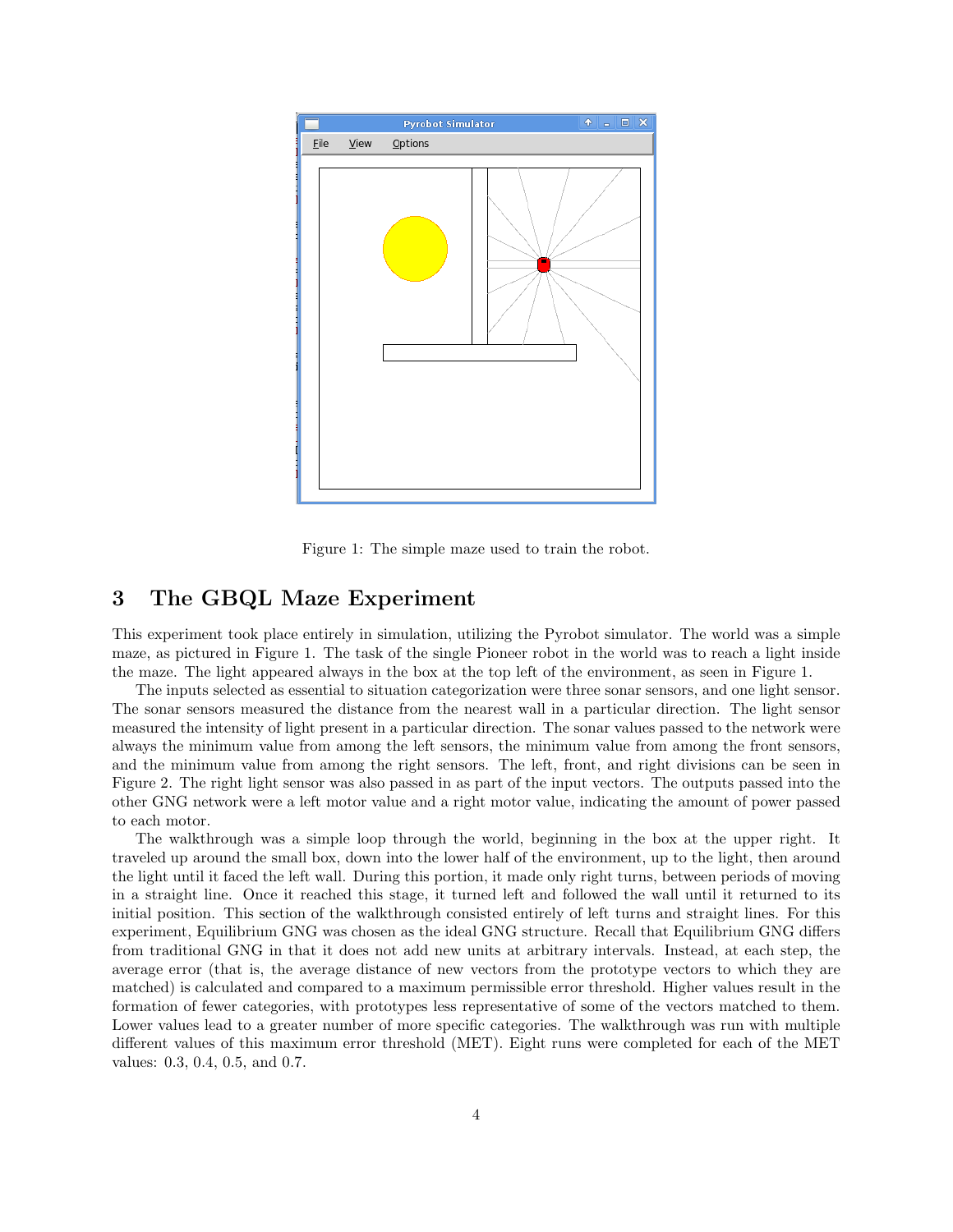

Figure 2: The sensor groups utilized in this experiment were the groups marked "left," "right," and "front."

The resulting lists of GNG nodes were then used as the basis for Q-learning runs. Each pair of GNG networks was used to create four different action policies, each by running a slightly different version of Q-learning. Sets of GNG Networks that were made together were always used together. That is, the sensor categories and motor categories created in a single walkthrough would form the states and actions for one Q-table, rather than being randomly associated with the categories produced by different walkthroughs.

Two main considerations went into designing the reward structure inside the Q-learning algorithm. The central aim of the reward was to incentivize light-finding. Thus, there had to be a way to determine which state (or states) should qualify as target states. The ideal would have been to ensure the existence in each GNG of a unit that specifically represented the light, or to create one afterwards. However, since this would have subverted the underlying goal of automated categorization, that option was unavailable. Instead, the key was to select existing units which could qualify as destination states. The most effective criteria was one which gave a +1 reward for entering any state for which the prototype vector had a light sensor value higher than 0.5. This was the only positive reward distributed.

However, there were other secondary goals. Most pressingly, it was preferable to train a robot that would avoid stalling. To achieve this, a punishment was added to the reward function. If ever the robot indicated that it was stalled during Q-learning, the reward for that time step was -1. The robot would then be randomly relocated. Circumventing the usual requirement that a punishment be associated with a state necessitated checking the current simulation instead of the state model vector. This ensured that all stalling behavior was punished. A rule of this nature should lead to entries in the Q-learning table indicating, for example, that for all nodes with small left sonar values, turning left yields a negative payoff. Except during exploratory behavior, this prevents the robot from choosing those actions which would lead to stalling.

A second treatment approached rewards differently. Stalling corrections remained the same. However, the reward was distributed without regard to the state, by simply checking the robot's light sensor, and giving a reward if the light sensed was over a 0.5 intensity. This treatment was conceived as a safety treatment, because of the fact that three sonar values and only one light value constituted the input vectors. It was possible that the light value would have so little weight that a robot near the light would still find a closer model vector than a high-light-intensity node, because the sonar values would be so similar. With that in mind, it was important to design a version of GBQL that accounts for the possibility of a single model vector being used as the closest node in multiple locations. For clarity, we will call this treatment the Target Intensity Treatment, and the traditional method the Target State Treatment.

One of the central characteristics of the GBQL version of Q-learning is its method of exploring the environment. After thirty steps, if the robot has not stalled, the robot is randomly replaced in the world.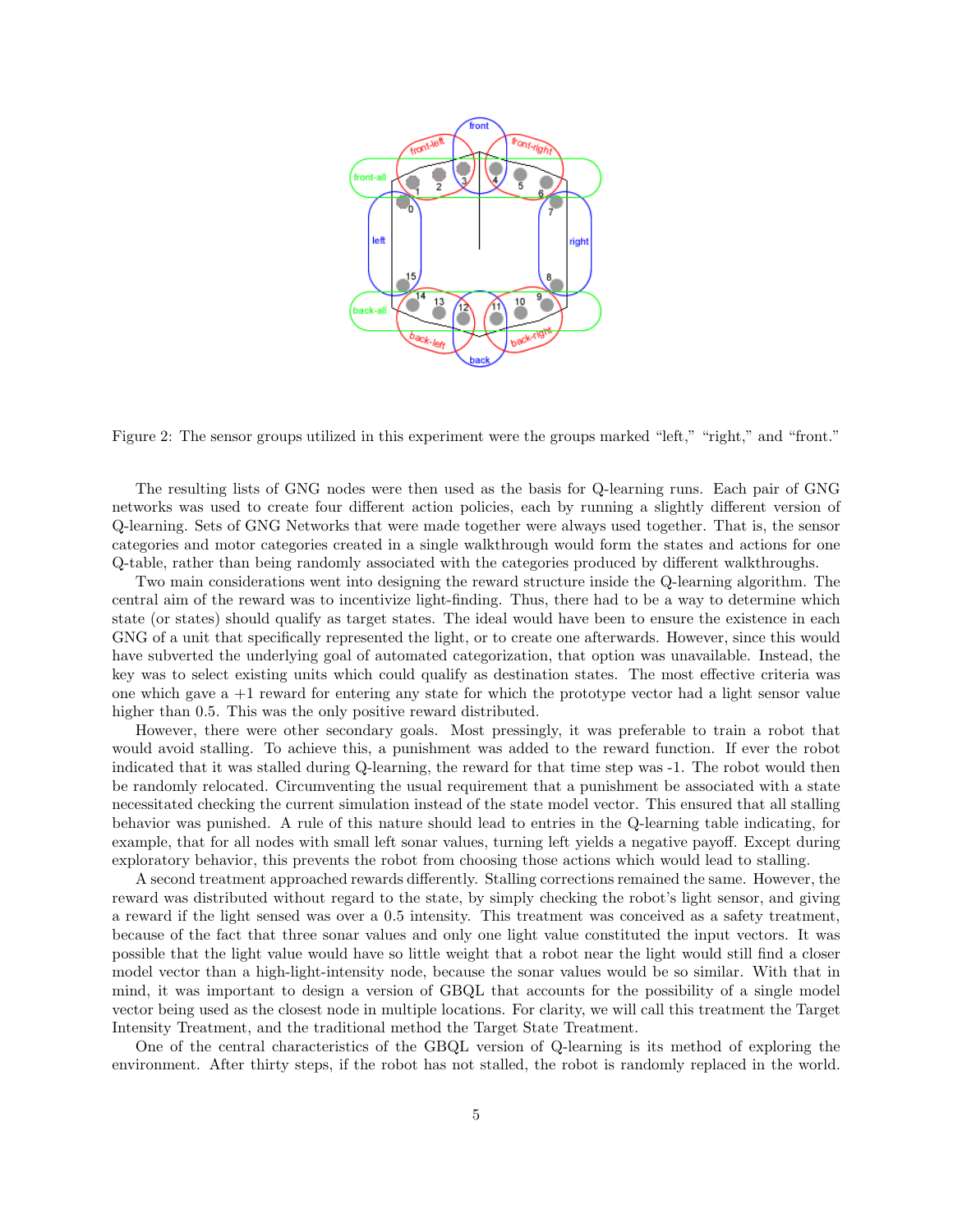| Average Number of GNG Categories |  |                                                                          |  |  |
|----------------------------------|--|--------------------------------------------------------------------------|--|--|
| GNG MET                          |  | Average Number of State Categories   Average Number of Action Categories |  |  |
| 0.3                              |  |                                                                          |  |  |
|                                  |  | 6.6                                                                      |  |  |
| 0.5                              |  | 5.3                                                                      |  |  |
| 0.7                              |  |                                                                          |  |  |

Figure 3: This figure shows the average number of state and action GNG categories created, as determined by the maximum error threshold value.

Its initial location is always a location near the light, so that it can begin with knowledge of reward states. However, Q-learning's tendency to lead to exploration of a single area - especially in a world in which the robot may move for many steps without ever leaving a single state - made randomized placement the most effective method of ensuring that the robot is exposed to all available rewards and punishments. While this description of the random replacement and start location is clearly tailored to the particular task on which this experiment tested the architecture, it is trivial to extend the modification to any other GBQL task.

Q-learning was run with a discount factor of 0.9, a learning rate of 0.3, and a rate of exploration of 0.5. Each pair of GNG networks was turned into an action policy in each of three ways. First, Q-learning was run for 500 steps, with the Target State Treatment. A second version of the action policy was created by running Q-Learning for 1500 steps with the Target State Treatment. A third version was created by running Q-learning for 500 steps with the Target Intensity Treatment. The fourth action policy was created by running Q-learning for 1500 steps with thet Targe Intensity Treatment.

After the creation of these action policies, each action policy was tested five times. For these runs, the robot's actions were dictated strictly by the action policy, with all random exploratory behavior removed. Actions were only chosen randomly when multiple actions had the same expected reward for a particular state and that reward was the highest available payoff. For these runs, the robot always started in the upper right box in the world, far from the light. Stalling ended the run, preventing success if it had not already located the goal light intensity. Success was defined as sensing a light value of 0.5 or greater.

## 4 Results and Discussion

As is evident from Figure 3, the maximum permitted average error did affect the number of categories formed, even in the motor outputs GNG network. The number of actions was generally approximately half the number of states.

This suggests that varying the MET could indeed have an effect on the results of the subsequent Qlearning. Presumably the networks generated with lower METs yield sets of more specific, tailored categories. Whether these smaller and more strictly defined categories would positively or negatively influence Q-learning's ability to make general rules is unclear. However, the implication is that the success of high-MET action policies suggests that the use of more generalized states helps learning. The reverse that the success of low-MET action policies would suggest it hinders learning should also be true.

The first and most crucial observation is that of all the action policies created, only one led to successful completion of the task. That is, only one of the robots could perfectly navigate from the right box to the left without stalling at all, to sense a light intensity of 0.5 or higher. The successful robot came from a set of GNGs with 0.4 METs, and was trained with the Target Intensity version of Q-learning, for 1500 steps.

It is clear from this single victory that GBQL met with only limited success in the area of perfect taskcompletion. However, from the fact that any runs succeeded, it is clear that this developmental architecture could become a viable option in the future. With some amount of modification and further refinement, it is likely that such a structure could reliably lead to effective action policies. While the full extent of the learning is not reflected in these statistics, it was observable in a more qualitative way. Many of the robot brains in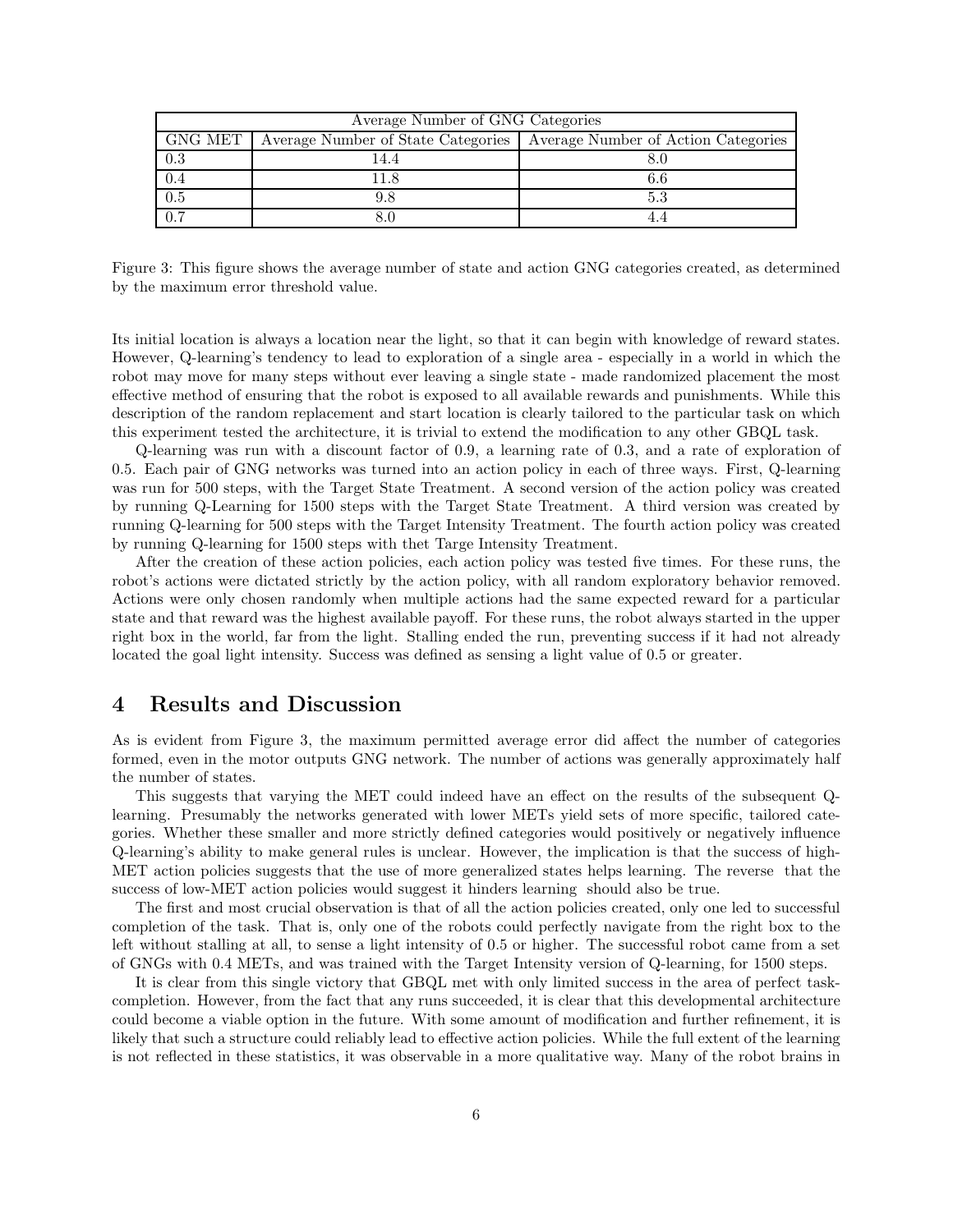

Figure 4: This figure shows the total distance traveled across five trials before stalling or success, by number of steps and treatment (Target State Treatment or Target Intensity Treatment). A higher distance total reflects better performance in the maze, because it indicates that the robot was able to leave the right box. Gaining high distance values generally required progress towards the goal, and roughly corresponded with travel along the goal path. Additionally, gaining high values was impossible without avoiding stalling for some significant period of time.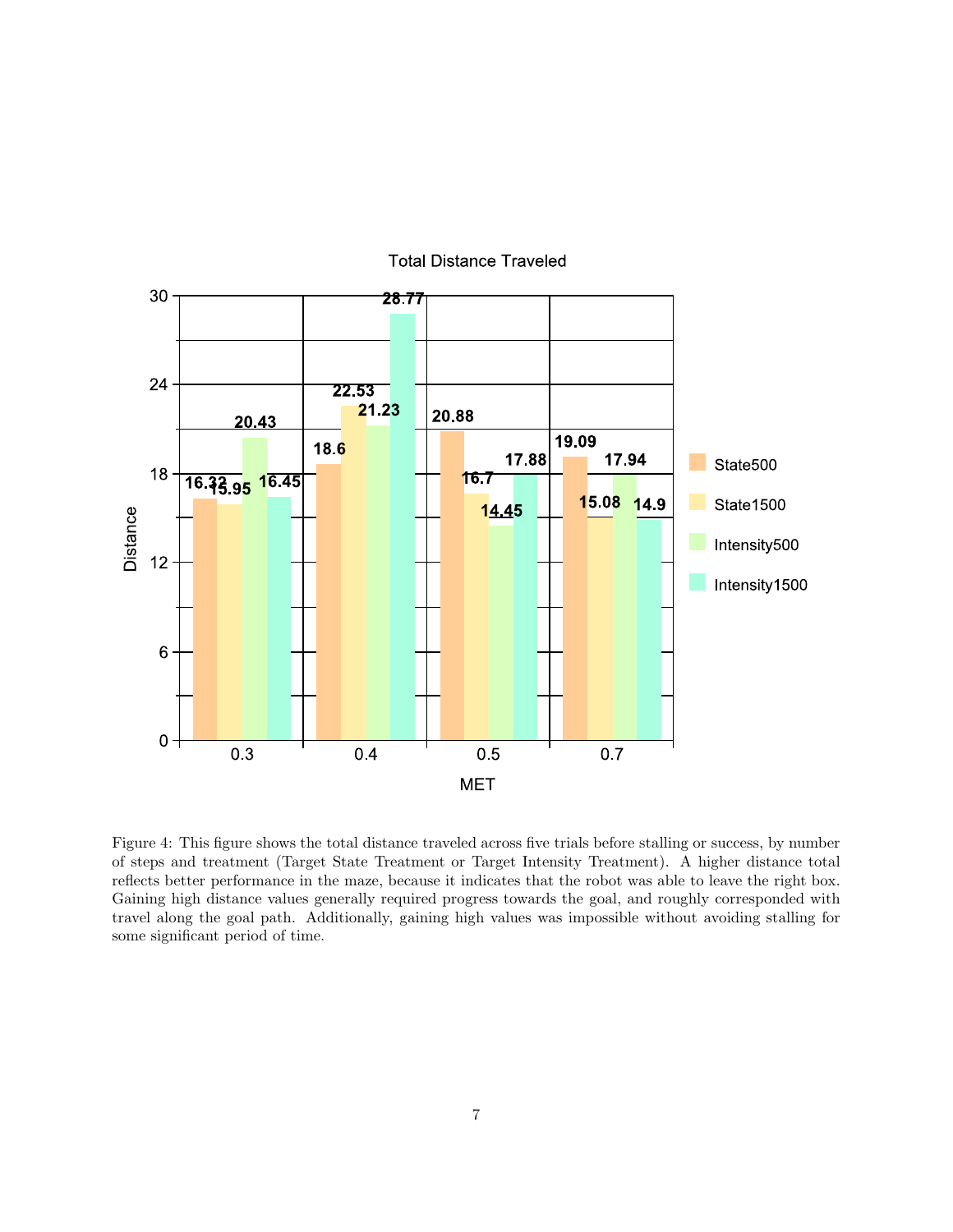the categories in the two left columns did extremely well, following a consistent path, and making significant progress towards the light. Only a few robots from the Target State Treatment managed to navigate into the left half of the world. In the Target Intensity Treatment, such a path was common. However, traveling into the left box to sense light proved to be more difficult. Several other trends also appeared. First, GNG networks with medium METs gave rise to better-performing action policies. This could be counterintuitive, since one might imagine that more specific categories would lead to a more precise understanding of what action to take in various scenarios. However, the likely reason behind this finding is suggested by the second trend. When Q-learning was run for more steps, the action policies tended to perform better.

From the fact that the Target State Treatment received disappointing results, it becomes clear that the choice of input vectors, and of the weighting of the various items that constitute them, is essential in the design of the task. The fact that only the Target Intensity Treatment received successful results indicates that the flaw anticipated early in the process - the possibility that even a situation that a human viewer would count a success would fail to be rewarded during the creation of the action policy - did indeed affect the results.

This can be more clearly seen by examining the action policies that resulted from these different Qlearning algorithms. On closer inspection, it is clear that almost none of the action policies produced in the Target State Treatment have any positive Q-table values at all. There are many negative ones, from stalling, indicating that the reward structure is in fact functioning. However, the robot never enters a situation in which it would receive a positive reward. In fact, there are many rows (that is, states) which simply have zero entries for each possible action. This suggests that these states are never, or only very rarely, encountered. In many cases, this includes the vectors which would qualify, under the reward structure, as target vectors, those with light intensity values higher than 0.5. It appears that the robot does not ever find that that vector most closely represents its current state. For this to be the case, there must be other vectors which are geometrically closer. This does not, however, mean that the robot in its simulated world is not encountering a light value of 0.5 or greater. However, because of the high weights of the sonar values, there is a nearer node. This issue could perhaps have been corrected by a more carefully designed input vector. Scaling the light value up by 3 or possibly a little more would certainly have made the light value more powerful in determining Euclidian distance. This would have made it more likely that a step in which the robot is sensing light would select as its nearest neighbor a model vector that includes a high light value. Making the system more sensitive to whether or not each node is a target node would very likely improve the experimental results.

Another solution is, of course, the Target Intensity Treatment. In the Target Intensity Treatment, the robot can develop its Q-learning table in the normal way, developing appropriate actions for each possible combination of sensor values, action preferences that will lead it to avoid stalling, given the physical situation that it faces. However, despite its sensitivity to wall placement and sonar values, it cannot fall prey to the flaw of never achieving rewards despite being in reward-worthy situations. In the Target State Treatment, placing itself into a non-target vector means that it is not recognized as having accomplished anything, and no reward is ever given. In the Target Intensity Treatment, the state structure is irrelevant to rewards, and only relevant for determining the appropriate next action. To determine whether the robot will be rewarded, the system checks the light sensor value from the robot's current situation, and grants a higher payoff if the *true value* is greater than 0.5. Thus, even model vectors that would not have incurred positive entries in the traditional Q-learning setup do receive positive rewards here. However, they do so only if a robot can experience itself as being in that category while in fact being in a goal location. The result is an effective action policy that contains positive entries only for actions that do lead to the goal location and do not lead to stalling, with negative values for actions that lead to stalling, and with zero values for actions taken in states that are rarely or never reached. These GNG state units could essentially be omitted without any effect on the action policy that is formed.

The fact that the greater number of steps in the 1500 run generally led to better results than the 500 run is unsurprising. It indicates that placing the robot in more situations, giving it more training, causing it to explore its environment more fully, leads to an action policy that more accurately represents the consequences in the world. The greater the amount of training, the better the performance in later tests.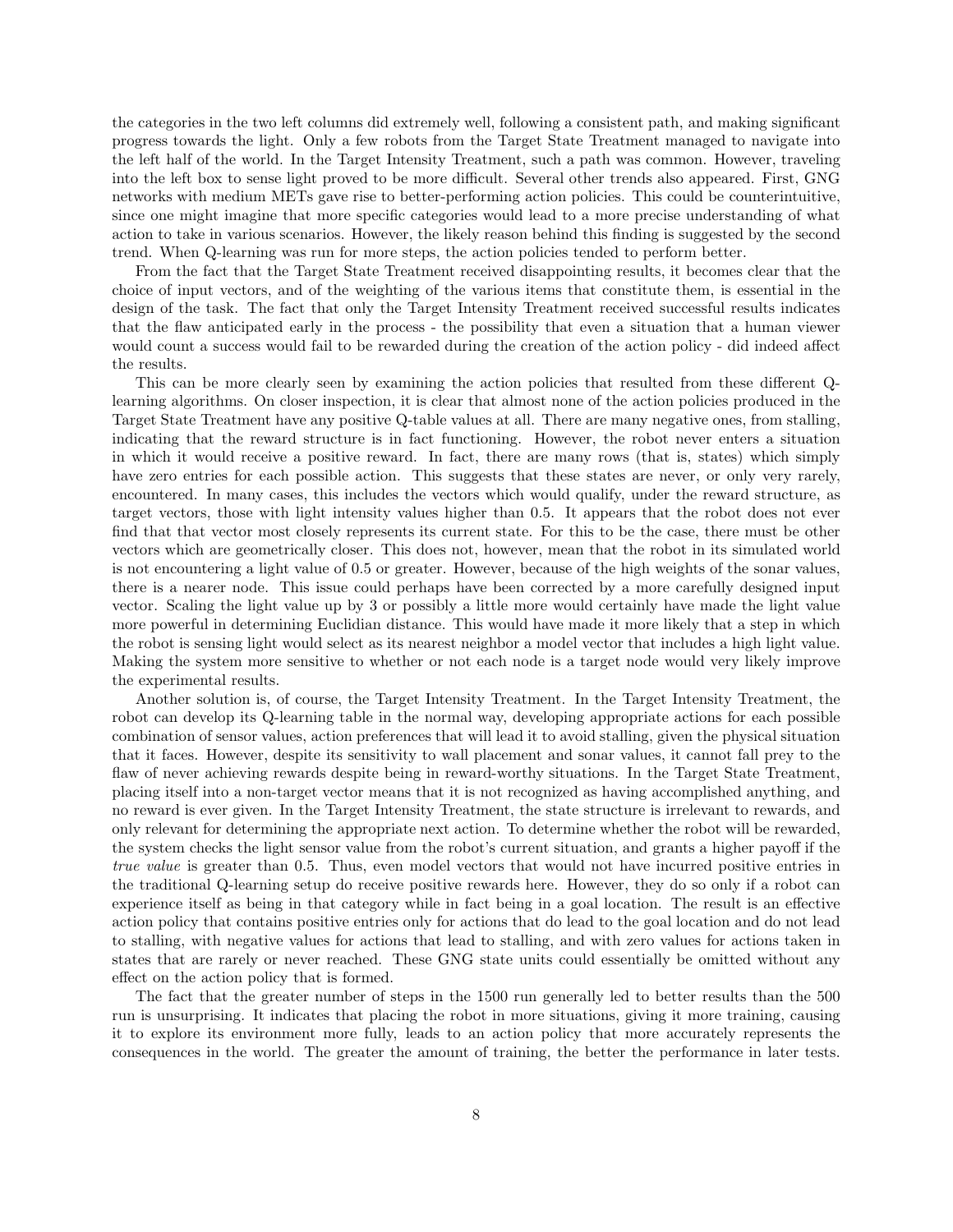| Total Timesteps |                   |                    |                       |                       |  |
|-----------------|-------------------|--------------------|-----------------------|-----------------------|--|
| GNG MET         | 500 Steps (State) | 1500 Steps (State) | 500 Steps (Intensity) | 1500Steps (Intensity) |  |
| 0.3             | 68.75             | 65.12              | 96.25                 | 75.88                 |  |
| 0.4             | 71.62             | 91                 | 96.25                 | 141                   |  |
| 0.5             | 93.5              | 93.38              | 64.38                 | 77.5                  |  |
| 0.7             | 76.63             | 86.88              | 86.25                 | 62.13                 |  |



**Total Timesteps** 

Figure 5: This figure shows the total timesteps accrued across five trials before stalling or success, by number of steps and treatment (Target State Treatment or Target Intensity Treatment). A higher timestep total reflects better performance in the maze, as it is a measure of the amount of time the robot was able to avoid stalling.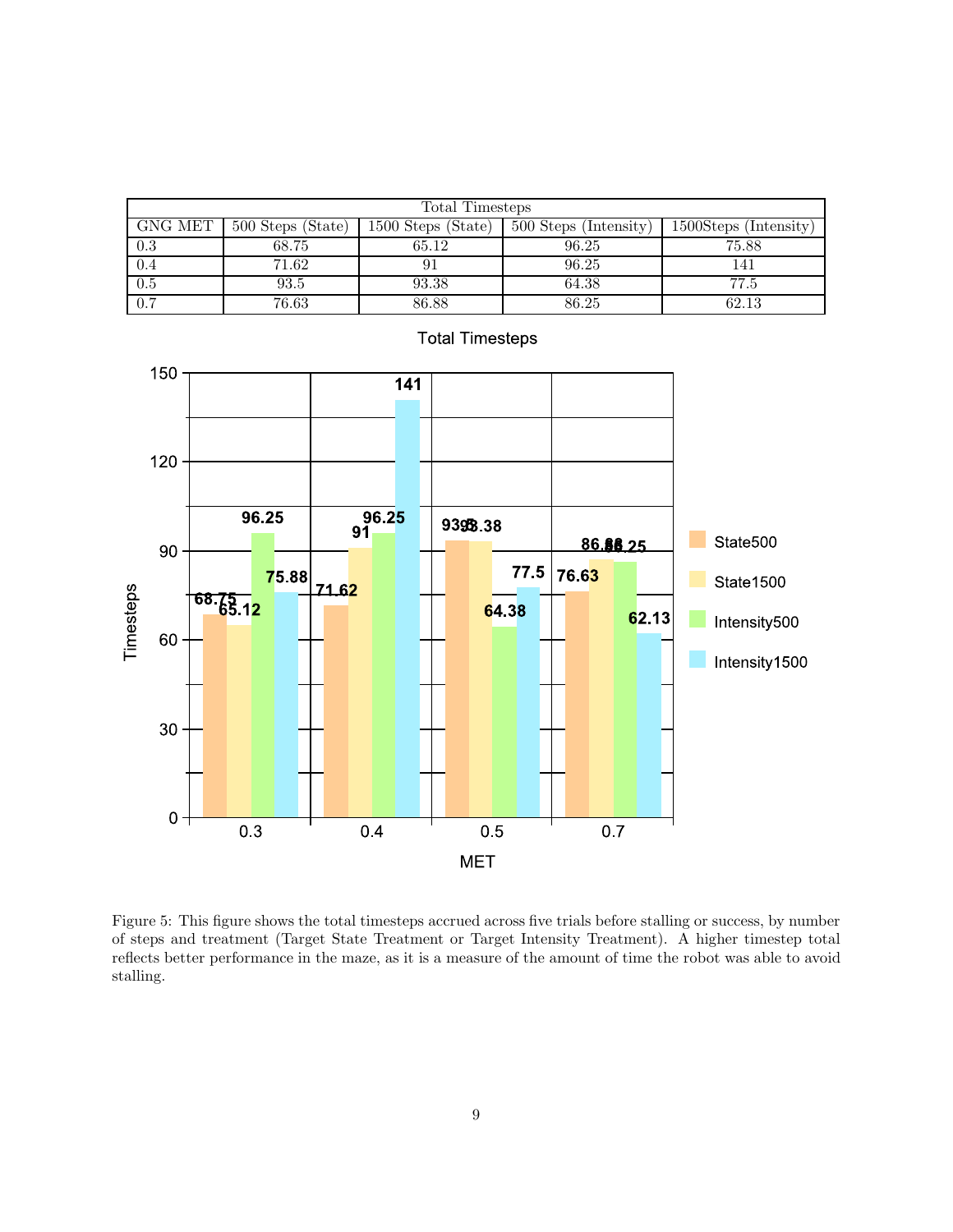All further Q-learning simply improves the robot's knowledge of the simulated world.

The above finding also suggests the likely reason for the worsening of action policy performance as MET declined (and units present in the networks rose). It is probable that the larger Q-tables that stem from larger GNG networks cannot be as exhaustively explored as tables with fewer rows and columns. The various state-action combinations would be revisited less, and their expected values therefore less accurate. Even higher numbers of Q-learning steps could perhaps lead to low MET networks that would also have good Q-learning results. However, the time that such training would take could be a prohibitive factor.

It is not unexpected, in fact, to find that extremely low MET action policies perform poorly when little training is possible. A related concept was, after all, the central premise of this experiment. If one could create a Q-learning table with entries for every possible combination of sensor inputs and every possible combination of motor outputs, the result would of course be the most accurate action policy that could be created. However, the computational power that would be required makes this unfeasible and inefficient. It is for this reason that we use the Growing Neural Gas to form categories. To a certain extent, we want to generalize, to be able to apply learning gained in one area to other similar areas. This is more effective with systems of fewer categories, in which each must represent multiple similar spaces. The fact that the spaces are comparable - a fact ensured by the GNG algorithm - makes it likely that the results in different situations that fall under the same category will be congruent too. With a small table, this can be tested effectively.

On the other end of the spectrum, very high values for the MET, which led to extremely broad categories, were not as useful as some lower values. The reasons for this is likely the over-generalization of behaviors learned in other situatios. Having some greater ability to distinguish between states made the robots better able to handle the peculiarities of a given situation.

### 5 Future Research

Preliminary results indicate that GBQL is a promising approach to robot navigation and environment exploration. There are, however, still many avenues of exploration open for improvements to GBQL.

#### 5.1 Tweaking Variables

GBQL uses GNG and Q-learning, both of which have several user-defined variables that could change results drastically. In equilibrium GNG, the maximum-error threshold (MET) affects the rate at which new units are added to the GNG network. In our experiments, we looked at four METs, 0. 3, 0.4, 0.5 and 0.7, but we can look at other values and analyze how higher or lower values may affect the number of and the usefulness of the categories formed. A very high MET may increase perceptual aliasing and create too many similar categories, but a very low MET may create too few categories that do not accurately describe the robot's environment. Finding the optimal MET is a difficult but worthy endeavor. In addition, in our experiments, the two GNG networks always used the same MET, which may have caused an imbalance in the number of categories formed in the sensor-GNG compared to the motor-GNG. For example, the average 14.4 sensor input categories created with an MET of 0.3 may be an appropriate summary of the environment, while the 8.0 action categories created by that same MET may be far more than necessary.

In Q-learning, the rate of exploration (RE) affects how newly acquired information affects old information. If RE is low, the robot will not learn anything, but if RE is high, then the robot will consider only the most recent information. Also, the discount factor (DF) affects what type of rewards the robot strives for. If DF is low, then the robot focuses only on rewards resulting from current actions. If DF is high, then the robot focuses on getting a long-term high reward. DF is crucial to the concept of reinforcement learning, but too high a DF could make it a very difficult for a robot to learn a task at all. The optimal RE and DF could largely be determined by the complexity of the environment and the difficulty of the task. This is something that could be further examined in the future.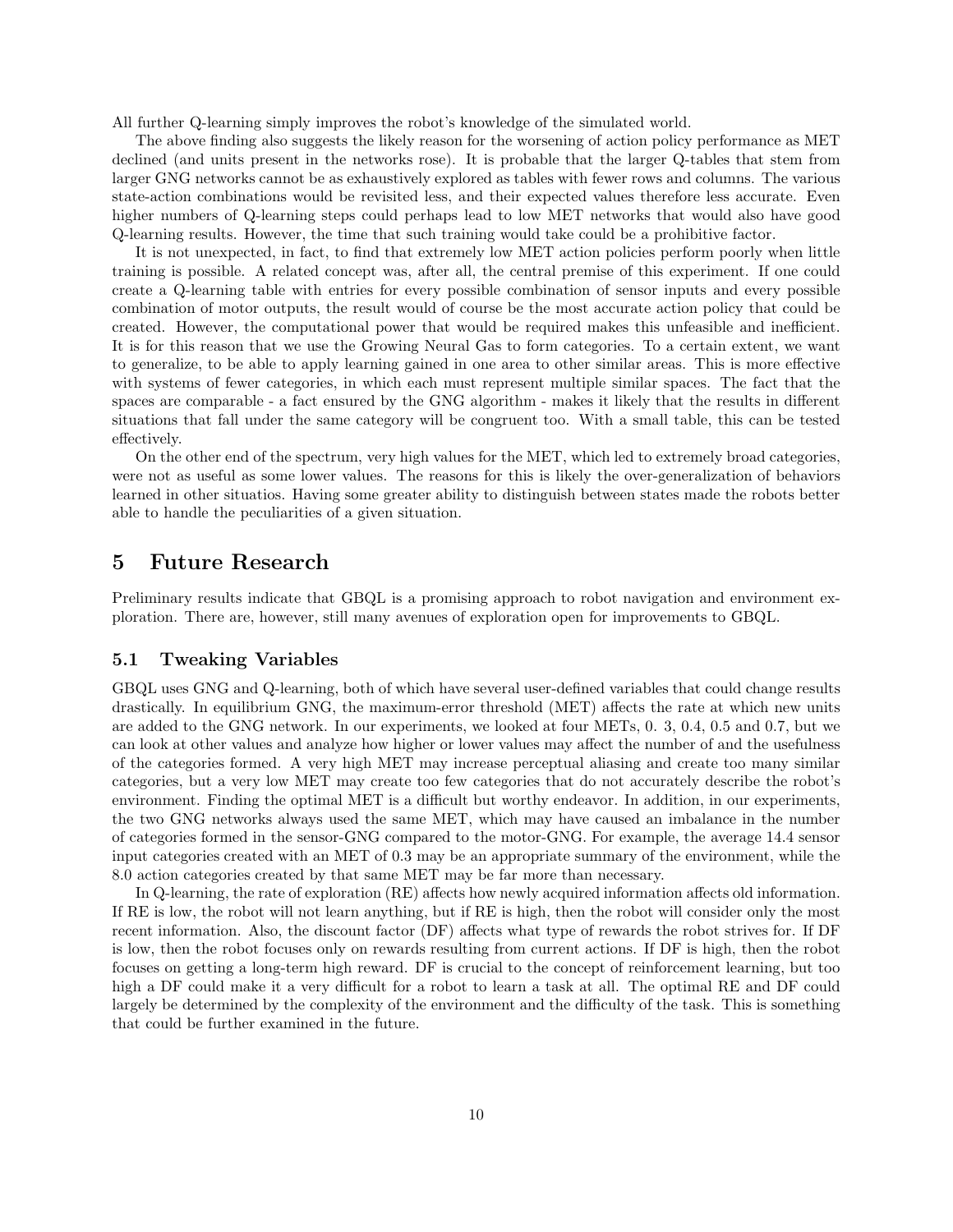#### 5.2 Stalling

As seen in our results, the state-action policies derived from GBQL do not always adequately address the problem of stalling. Despite following an action policy developed through reinforcement learning, the robot still stalled in most trials. This essentially brings robot navigation to an abrupt halt. A future direction may be to vary treatment of stalling behavior in the Q-learning algorithm. One possibility is to add stalling as one of the discrete states in the Q-learning table.

#### 5.3 Different Environments

We only tested GBQL in one environment, a simple T-shaped maze with a stationary light in the upper-left quadrant of the world. By testing GBQL in other environments, both in simulation and in the real world, we can strengthen the case for GBQL as a viable approach to robot navigation and exploration.

### 5.4 Compare to Hard-coding

GBQL is unique in that the states and actions of the Q-learning table are determined by GNG networks, which are built from the bottom up and continually changing. We should compare GBQL to Q-learning in which the states and actions are hard-coded. States could be as simple as the intuitive encodings for being in a corner or being near a wall. Actions could simply be basic motor functions like forward, backward, left and right. We expect GBQL to be more successful at robot navigation than regular Q-learning, because the states and actions of the table are more tailored to the robot's individual experience in the environment.

# 6 Conclusion

In conclusion, we find that GBQL is a promising mechanism for robot navigation and exploration. The action policies were not always successful, as evidenced by the stalling observed in most trials, but this may be more indicative of the difficulties of localization, which continue to plague the field of adaptive and mobile robotics, than of shortcomings specific to GBQL.

The categories created by the two GNG networks, one of which took in sensor inputs and the other of which took in motor inputs, proved to be quite effective in defining discrete states and actions in the Q-learning table. As a result, the Q-learning algorithm yielded action policies that were precise and adapted to the robot's experiences in the environment. Further development of the system could make it a viable option for future machine learning projects.

### References

- [1] Arkin, R. (1989). *Motor Schema-Based Mobile Robot Navigation. International Journal of Robotics Research*. 8(4):92-112.
- [2] Fox, D., Burgard, W. and Thrun, S. (1999). *Markov Localization for Mobile Robots in Dynamic Environments*. Journal of Artificial Intelligence Research, 11:391-427.
- [3] Fritzke, B. (1995). *A growing neural gas network learns topologies*. In Tesauro, G., Touretzky, D.S., and Leen, T.K., (Eds.). Advances in Neural Information Processing Systems 7, pages 624-632. MIT Press.
- [4] Martinez, T.M. and Schulten, K.J. (2009). *A "neural-gas" network learns topologies*. In O. Simula T. Kohonen, K. Makisara and J. Kangas, editors, Artifical Neural Networks, pages 397-402. Springer.
- [5] Provost, J., Kuipers, B., and Miikkulainen, R. (2006). *Self-organizing distinctive-state abstraction for learning robot navigation*. Connection Science, 18(2):159-172.